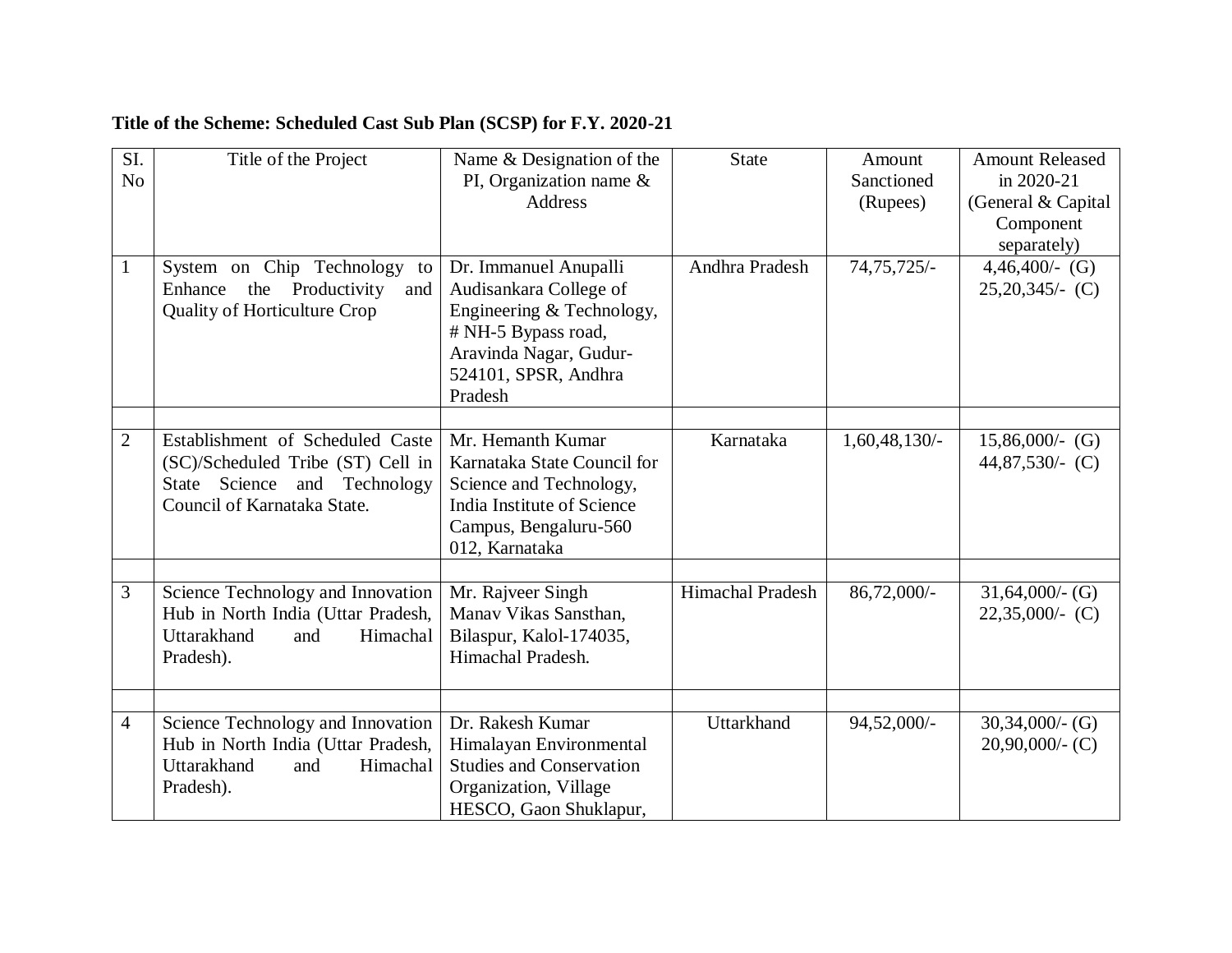|                |                                                                                                                                                                                              | P.O. Ambiwala, Premnagar,<br>Dehradun, Uttarkhand                                                                                                                                                          |                      |                |                                          |
|----------------|----------------------------------------------------------------------------------------------------------------------------------------------------------------------------------------------|------------------------------------------------------------------------------------------------------------------------------------------------------------------------------------------------------------|----------------------|----------------|------------------------------------------|
| 5              | Science Technology and Innovation<br>Hub in North India (Uttar Pradesh,<br>Uttarakhand<br>Himachal<br>and<br>Pradesh).                                                                       | Mr. Rana Singh<br>Sharamik Bharti, 392 Vikas<br>Nagar, Kanpur, Uttar<br>Pradesh-208024                                                                                                                     | <b>Uttar Pradesh</b> | 56,62,090/-    | $14,58,000/$ - (G)<br>99,000/-<br>(C)    |
| 6              | Science Technology and Innovation<br>Hub in North India (Uttar Pradesh,<br>Uttarakhand<br>Himachal<br>and<br>Pradesh).                                                                       | Prof. Naveen Kumar Arora<br>Department of<br><b>Environmental Science,</b><br><b>Babasaheb Bhimrao</b><br>Ambedkar University<br>(BBAU), Vidya Vihar,<br>Raebareli road, Lucknow-<br>226025, Uttar Pradesh | <b>Uttar Pradesh</b> | 1,70,80,753/-  | $27,66,400/$ - (G)<br>$86,81,553/$ - (C) |
| $\overline{7}$ | Processing and Value Addition of<br>Exploited Flowers<br>Under<br>and<br>for<br>Tubers<br>Entrepreneurship<br>Economic<br>Development<br>and<br>of<br>SC/ST<br>Empowerment<br>Beneficiaries. | Dr. Veena S Jadhav<br>Department of Family<br>Resource Management,<br>College of Community<br>Science, University of<br><b>Agricultural Science</b><br>Dharwad-580 005                                     | Karnataka            | $82,54,200/-$  | $12,38,600/$ - (G)<br>$37,00,000/$ - (C) |
| 8              | Fabrication<br>training<br>and<br>for<br>food packing<br>contamination free<br>for<br>Fabrication<br>training<br>and<br>contamination free food packing.                                     | Dr. Narinder Singh<br>Associate Professor,<br>Department of Chemistry,<br>Indian Institute of<br>Technology Ropar, Bara<br>Phool, Birla Seed Farms,<br>Rupnagar, Punjab-140 001.                           | Punjab               | $29,22,000/$ - | $7,52,000/$ - (G)<br>$3,00,000/$ - (C)   |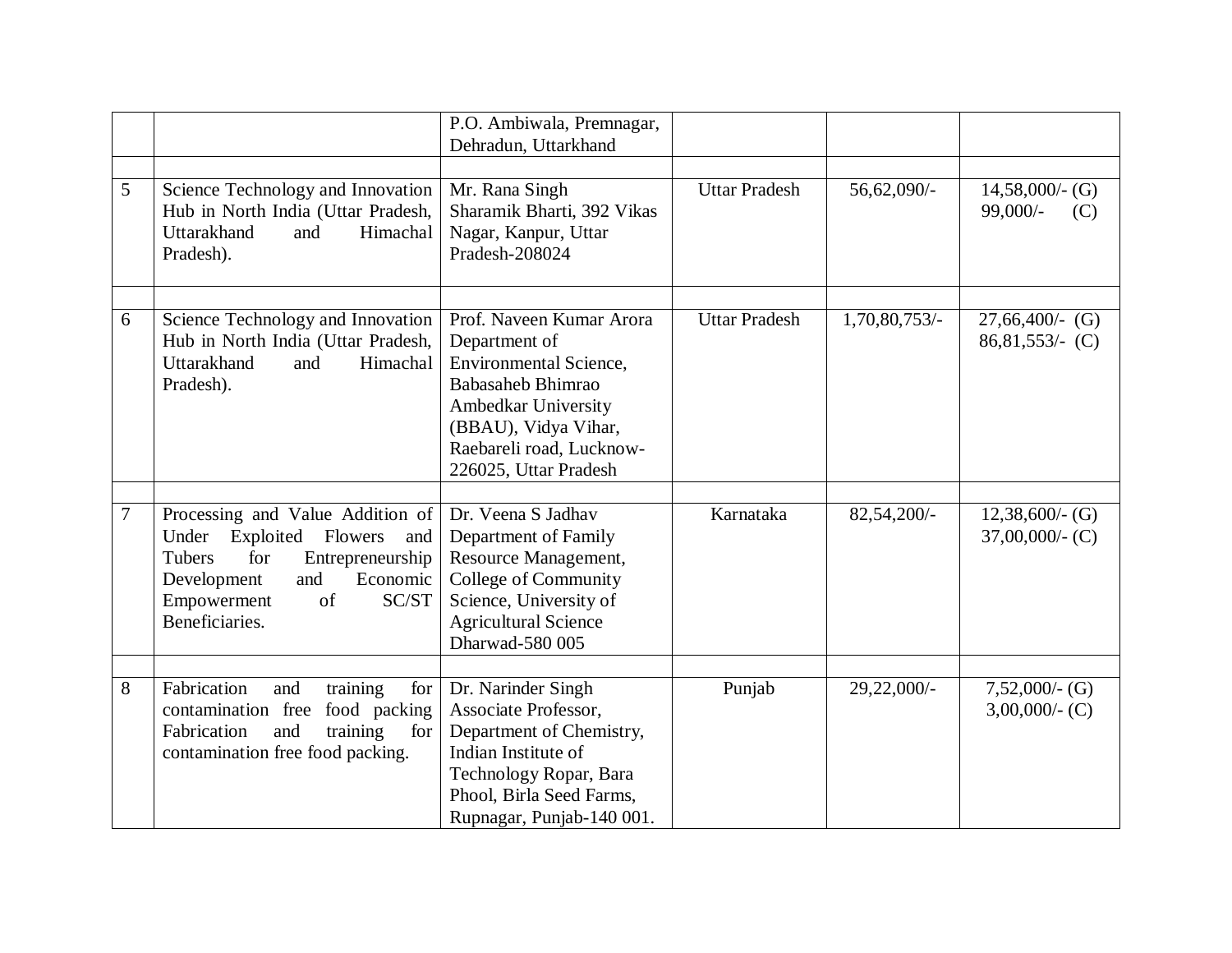|    |                                                                                                                                                   | Dr. Meenakshi Verma,<br><b>Assistant Professor, UCRD</b><br>Department, Chandigarh<br>University Charuan,<br>Mohali-140 413.                                                                                           |                    |              |                                          |
|----|---------------------------------------------------------------------------------------------------------------------------------------------------|------------------------------------------------------------------------------------------------------------------------------------------------------------------------------------------------------------------------|--------------------|--------------|------------------------------------------|
| 9  | Design and Development of low-<br>cost leather ironing machine (A<br>model)<br>Miniature<br>for<br>leather<br>artisans.                           | Dr. Bujji Bau Dasari<br>QIS College of Engineering<br>and Technology, Ongole-<br>523 272, Andhra Pradesh.                                                                                                              | Andhra Pradesh     | 30,82,000/-  | $17,20,000/(-)$ (G)<br>4,80,000/-<br>(C) |
| 10 | Socio-economic Empowerment and<br>capacity building of rural SC/ST<br>communities through Technological<br>intervention in fish farming.          | Dr. Akhil Gupta<br>Fisheries Unit, Faculty of<br>Agriculture, Sher-e-<br>Kashmir University of<br>Agricultural Sciences &<br>Technology of Jammu,<br>Chatha-180 009, Jammu,<br>UT of Jammu & Kashmir                   | Jammu &<br>Kashmir | 51,76,264/-  | $10,80,172/$ (G)<br>$14,00,000/(-C)$     |
| 11 | Precision Farming and the value<br>addition<br>Scheduled<br>for<br>Caste<br>Population in Piduguralla Mandal,<br>Guntur District, Andhra Pradesh. | Dr. Subrahmanyam<br>Kodukula<br>Department of Computer<br>Science and Engineering,<br>Koneru Lakshmaiah<br><b>Education Foundation,</b><br>Green Fields,<br>Vaddeswaram-522 502,<br>Guntur District, Andhra<br>Pradesh | Andhra Pradesh     | 1,03,22,145/ | $26,48,500$ /- (G)<br>$25,00,145/(-C)$   |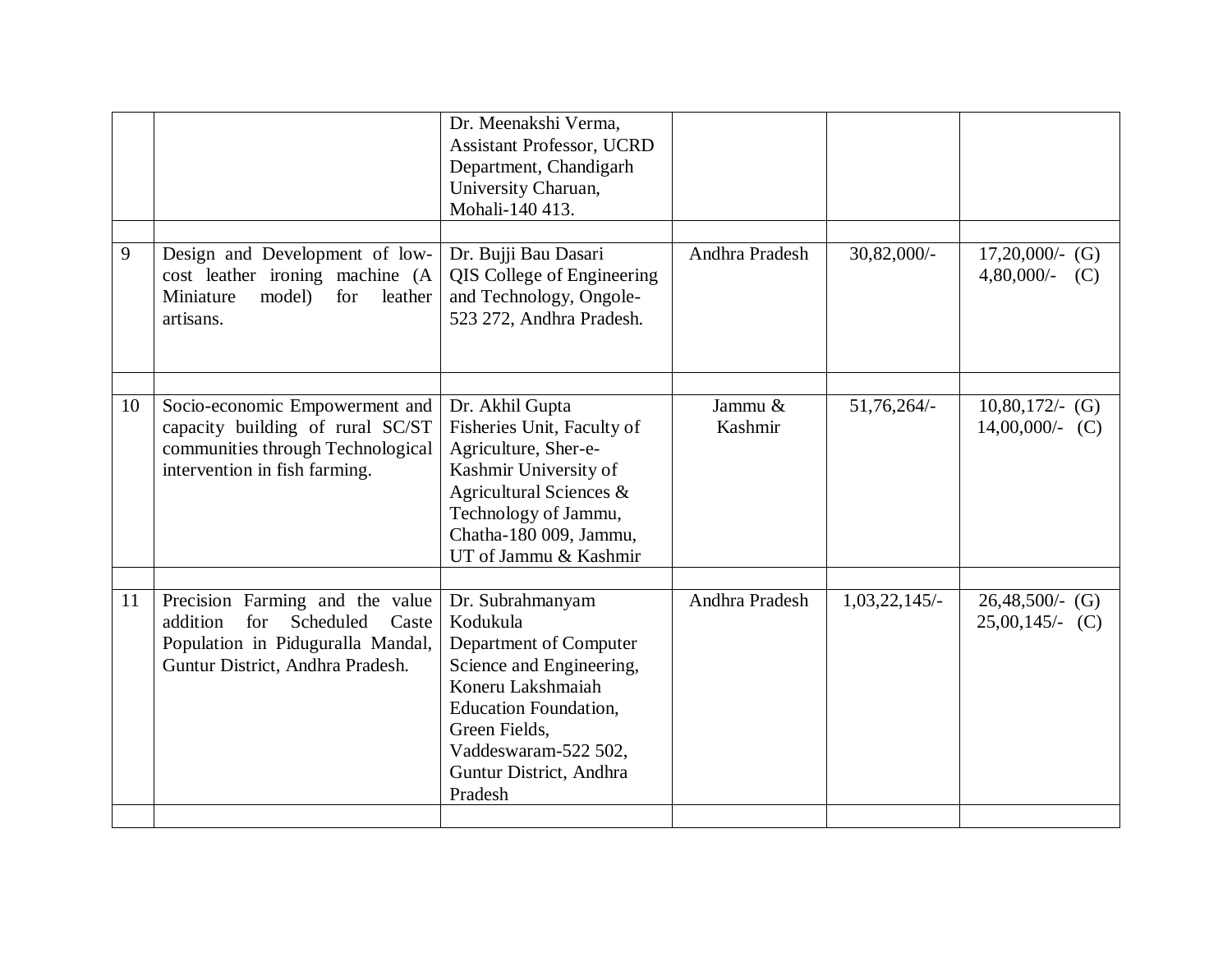| 12 | Establishing SHG/FPO enterprises<br>to address malnutrition and provide<br>rural livelihoods in Yadgir District,<br>Karnataka.                                                   | Mr. H. Hemanth Kumar<br>Karnatak State Council for<br>Science and Technology<br>(KSCST), Iisc-Campus,<br>Bengaluru-560012.                                                                       | Karnataka            | 4,75,62,000/- | $1,20,54,000/$ - (G)<br>$1,17,50,000/$ - (c) |
|----|----------------------------------------------------------------------------------------------------------------------------------------------------------------------------------|--------------------------------------------------------------------------------------------------------------------------------------------------------------------------------------------------|----------------------|---------------|----------------------------------------------|
| 13 | STI Hub<br>a Platform<br>for<br>as<br>Development<br>of<br>Socioeconomic<br>Schedule<br>targeted<br>Caste<br>Communities of Terai and Dooars<br>Region of West Bengal.           | Prof. Ashok Choudhury<br>Uttar Bangal Krishi Viswa<br>Vidyalaya, Pundibari,<br>Cooch Behar District, West<br>Bengal-736 165.                                                                     | West Bengal          | 3,83,84,720/- | $72,84,560$ /- (G)<br>$1,20,20,000/$ - (C)   |
| 14 | ICT mediated<br>intervention and<br>entrepreneurship<br>development<br>communities<br>among<br>rural<br>in<br>Varanasi district of Uttar Pradesh.                                | Prof. Kalyan Ghadei,<br>Department of Extension<br>Education, Institute of<br><b>Agricultural Sciences,</b><br>Banaras Hindu University,<br>Varanasi-221 005, Uttar<br>Pradesh.                  | <b>Uttar Pradesh</b> | $63,21,964/-$ | $14,03,520/-(G)$<br>$14,30,324/$ (C)         |
| 15 | Development<br>of<br>law<br>Weeder<br>Machine<br>for<br>the<br>Region<br>of<br>Nuthankal,<br>Dharmavaram<br>and<br>Gummadida<br>of<br><b>Villages</b><br><b>SC</b><br>Community. | Dr. S P Jani, Department of<br>Mechanical Engineering,<br>Marri Laxman Reddy<br>Institute of Technology and<br>Management, Dundigal,<br>Quthbullapur Mandal,<br>Hyderabad-500 043,<br>Telangana. | Telangana            | $50,41,850/-$ | 8,50,250/-<br>(G)<br>$23,50,000/(-C)$        |
| 16 | Development of Air-Cooled Based<br>Vegetable Vending Cart.                                                                                                                       | Prof. R P Saini, Department<br>of Hydro and Renewable<br>Energy, Indian Institute of                                                                                                             | Uttarakhand          | $6,35,000/-$  | $3,50,000/$ - (G)<br>$2,00,000/(-c)$         |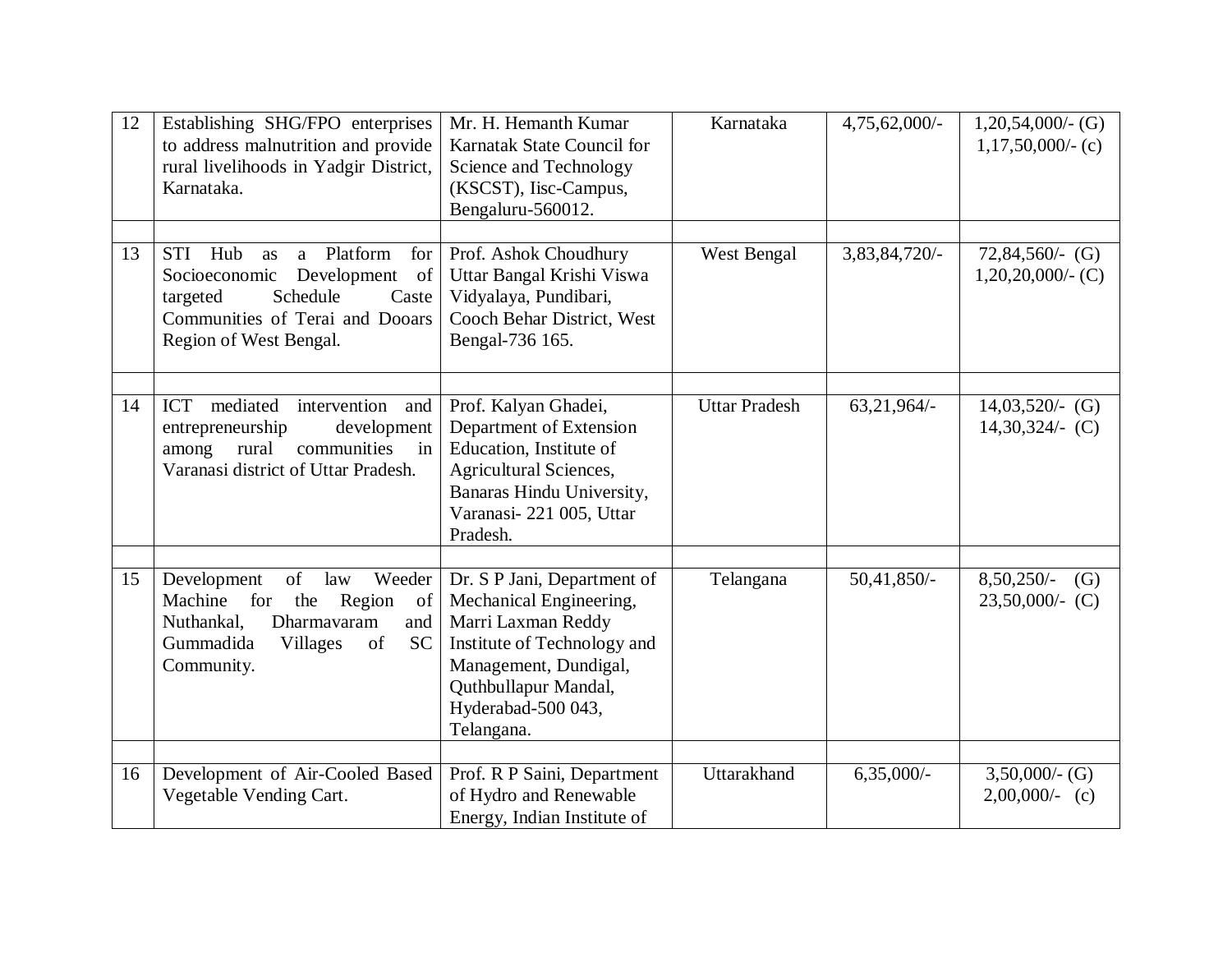|    |                                                                                                                                                                                                             | Technology Roorkee,<br>Roorkee-247667,<br>Uttarakhand.                                                                                                                                                       |             |               |                                        |
|----|-------------------------------------------------------------------------------------------------------------------------------------------------------------------------------------------------------------|--------------------------------------------------------------------------------------------------------------------------------------------------------------------------------------------------------------|-------------|---------------|----------------------------------------|
| 17 | Interfaced<br>Approaches<br>towards<br>Addressing sustainable Agriculture<br>am on the SC/ST population with<br>reference<br>special<br>to<br>Jhum<br>Cultivators of Karbi<br>Anglong<br>District of Assam. | Prof. Madhumita Barooah,<br>Department of Agricultural<br>Biotechnology, Assam<br>Agricultureal University,<br>Horahat-785 013, Assam.                                                                       | Assam       | 77, 23, 588/- | $22,74,000/-(G)$<br>$15,21,588/$ - (C) |
| 18 | Design and development of retrofit<br>solution for fruits and vegetable<br>vending cart.                                                                                                                    | Prof. Abhijit P Deshpande,<br><b>Rural Technology Aciton</b><br>Group (RuTAG), IIT<br>Madras, Chennai-600 036.                                                                                               | Tamil Nadu  | 13,50,000/-   | $10,00,000/$ - (G)<br>$2,00,000/(-C)$  |
| 19 | Integrated approach for design and<br>deployment facilitation of Value-<br>Added Vegetable Vending Smart<br>Cart.                                                                                           | Prof. Sandesh<br>Munnuswamy Ramu,<br><b>Industrial Desing Centre,</b><br>Indian Institute of<br>Technology Bombay,<br>Powai, Mumbai-400 076,<br>Maharashtra.                                                 | Maharashtra | $50,61,471/-$ | $45,00,000/$ - (G)<br>$1,49,978/-$ (C) |
| 20 | Technologic<br>and<br>economic<br>empowerment of SC farm families<br>to mitigate the impact of Covid-19<br>through jute fiber based farming,<br>value addition and value chain<br>establishment.            | Dr. Shamna A, ICAR-<br><b>Central Research Institute</b><br>for Jute and Allied Fibres,<br>Barrackpur Barasat Road,<br>Near Saheb Bagan Bus<br>Stop, Nilgung, Barrackpur,<br>Kolkata, West Bengal-<br>700120 | West Bengal | 54,92,528/-   | $15,75,280/$ - (G)                     |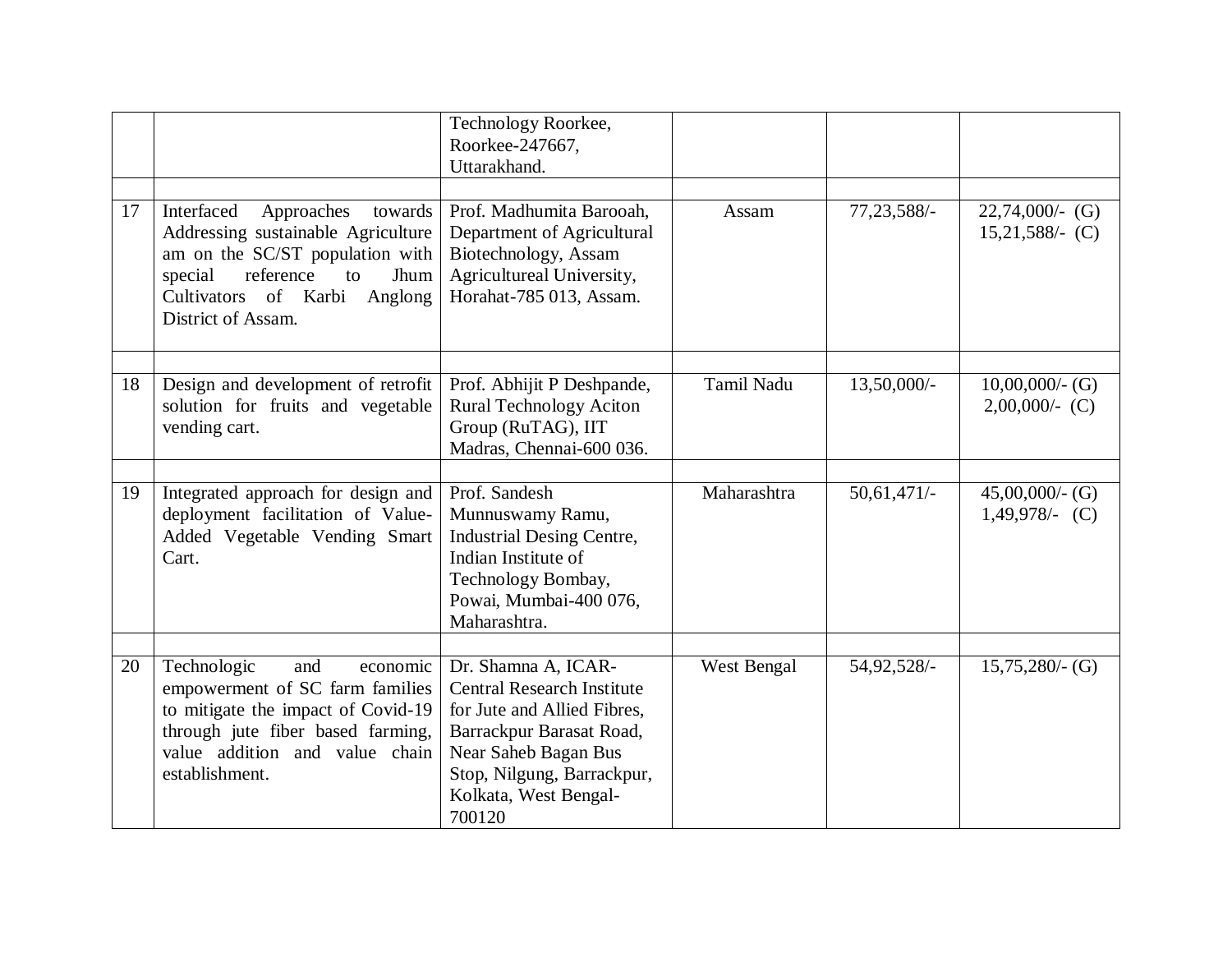| 21 | STI hub for income generation and<br>livelihood<br>improvement<br>of<br>Scheduled Caste community<br>of<br>Guntur district, Andhra Pradesh.                | Prof. Kolli Venkata Krishna<br>Kishore, Vignan's<br>Foundation for Science,<br>Technology and Research,<br>Guntur-Tenali High Way,<br>Vadlamudi, Andhra<br>Pradesh-522 213. | Andhra Pradesh    | $1,60,73,660/$ - | $29,92,000/$ - (G)<br>65,47,660/- $(C)$ |
|----|------------------------------------------------------------------------------------------------------------------------------------------------------------|-----------------------------------------------------------------------------------------------------------------------------------------------------------------------------|-------------------|------------------|-----------------------------------------|
| 22 | AI enabled advanced aquaponics<br>ecosystem for the self-reliance of<br>SC community in central and lower<br>Assam.                                        | Dr. Gaurav Trivedi, India<br>Institute of Technology<br>Guwahati, Gauripur, North<br>Guwahati, Guwahati, Distt:<br>Kamrup, Assam Pin-781<br>039.                            | Assam             | 2,68,47,040/-    | $51,28,880/$ - (G)                      |
| 23 | STI Hub for income generation and<br>improvement<br>livelihood<br>of<br>Scheduled Caste community<br>of<br>Jaipur, Tonk and Dausa Dirsticts,<br>Rajasthan. | Dr. Sanjay Yadav, Institute<br>for Environmental and<br>Social Affairs (IESA), 36 ka<br>5 Jyoti Nagar, Jaipur,<br>Rajasthan.                                                | Rajasthan         | 81,69,270/-      | $24,26,760/-(G)$<br>$17,44,990/-(C)$    |
| 24 | Establishment of Scheduled Caste<br>and Scheduled Tribal Cells in Tamil<br>Nadu State Council for Science and<br>Technology.                               | Dr. R Srinivasan, Tamil<br>Nadu State Council for<br>Science and Technology<br>DOTE Campus, Chennai-<br>600 025 (India).                                                    | <b>Tamil Nadu</b> | $2,16,98,360/$ - | $18,35,370/-(G)$<br>$45,00,000/(-C)$    |
| 25 | Science Technology and Innovation<br>Hub In Gyaraspur Block Vidisha<br>district (M.P).                                                                     | Dr. U.S Sharma, Madhya<br>Pradesh Vigyan Sabha,<br>Gyan Vigyan Parisar,                                                                                                     | Madhya Pradesh    | 1,23,30,520/-    | $30,05,625/$ (G)<br>$43,38,770/$ - (C)  |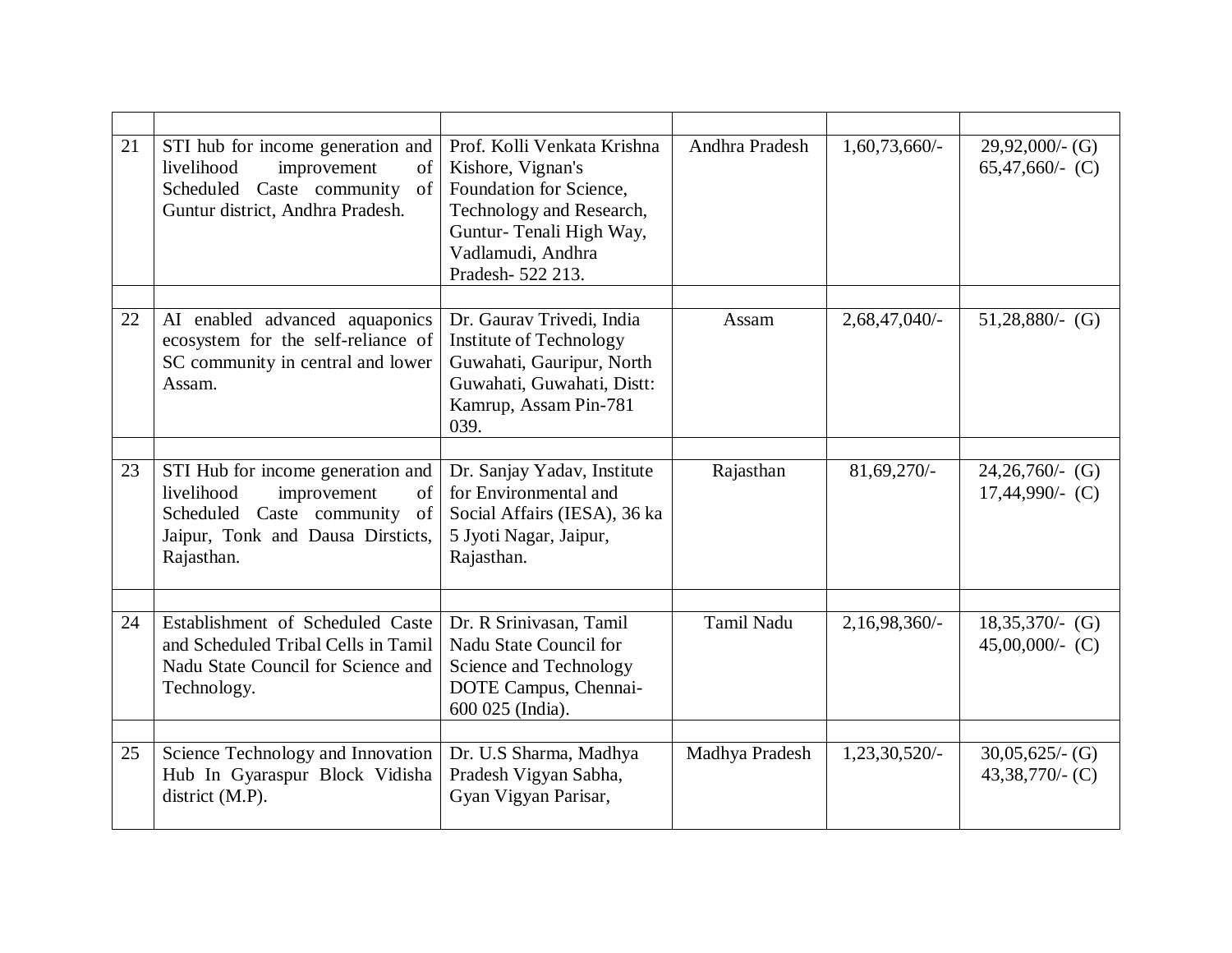|    |                                                                                                                                                                                                                       | Sagoni Kalan, Raisen Road,<br>Bhopal-462 021.                                                                                                                           |             |               |                                          |
|----|-----------------------------------------------------------------------------------------------------------------------------------------------------------------------------------------------------------------------|-------------------------------------------------------------------------------------------------------------------------------------------------------------------------|-------------|---------------|------------------------------------------|
| 26 | Research and Development-cum-<br>Demonstration<br>of<br>Integrated<br>Agriculture-Aquaculture for food<br>security and to improve rural<br>livelihood of Scheduled Caste<br>people of Konkan region of<br>Maharshtra. | Prof. Balasaheb Ramdas<br>Chavan, College of<br>Fisheries (Dr. B.S. Konkan<br>Krishi Vidyapeeth), A/P-<br>Shirgaon, Tal and Dist-<br>Ratnagiri, Maharashtra-415<br>629. | Maharashtra | 1,78,91,438/- | $46,28,123/$ - (G)                       |
| 27 | To design, develop and disseminate<br>the modified bicycle as a rural<br>vending cart.                                                                                                                                | Prof. Sashindra Kumar<br>Kakoty, Department of<br>Mechanical Engineering,<br>Indian Institute of<br>Technology Guwahati,<br>Guwahati - 781039, Assam.                   | Assam       | 13,60,980/-   | $7,00,000/$ - (G)<br>4,14,700/- $(C)$    |
| 28 | Empowering the under privileged<br>communities in Karamadai and<br>Periyanaickenpalayam<br>of<br>areas<br>Coimbatore district through smart<br>technologies<br>augmented<br>with<br>sustainable training.             | Dr. Ashoka Varthanan P,<br>Sri Krishna College of<br>Engineering and<br>Technology, Kuniamuthur,<br>Coimbatore, Tamil Nadu<br>(641008).                                 | Tamil Nadu  | 1,87,72,853/- | $20,83,251/$ - (G)                       |
| 29 | Integrated<br>Approaches<br>towards<br><b>Addressing Sustainable Agriculture</b><br>among the SC/ST population with<br>special<br>reference<br>Jhum<br>to                                                             | Prof. Madhumita Barooah,<br>Department of Agricultural<br>Biotechnology, Assam<br>Agricultural University,<br>Jorhat - 785013, Assam.                                   | Assam       | 77, 23, 588/- | $22,74,000/$ - (G)<br>$15,21,588/$ - (C) |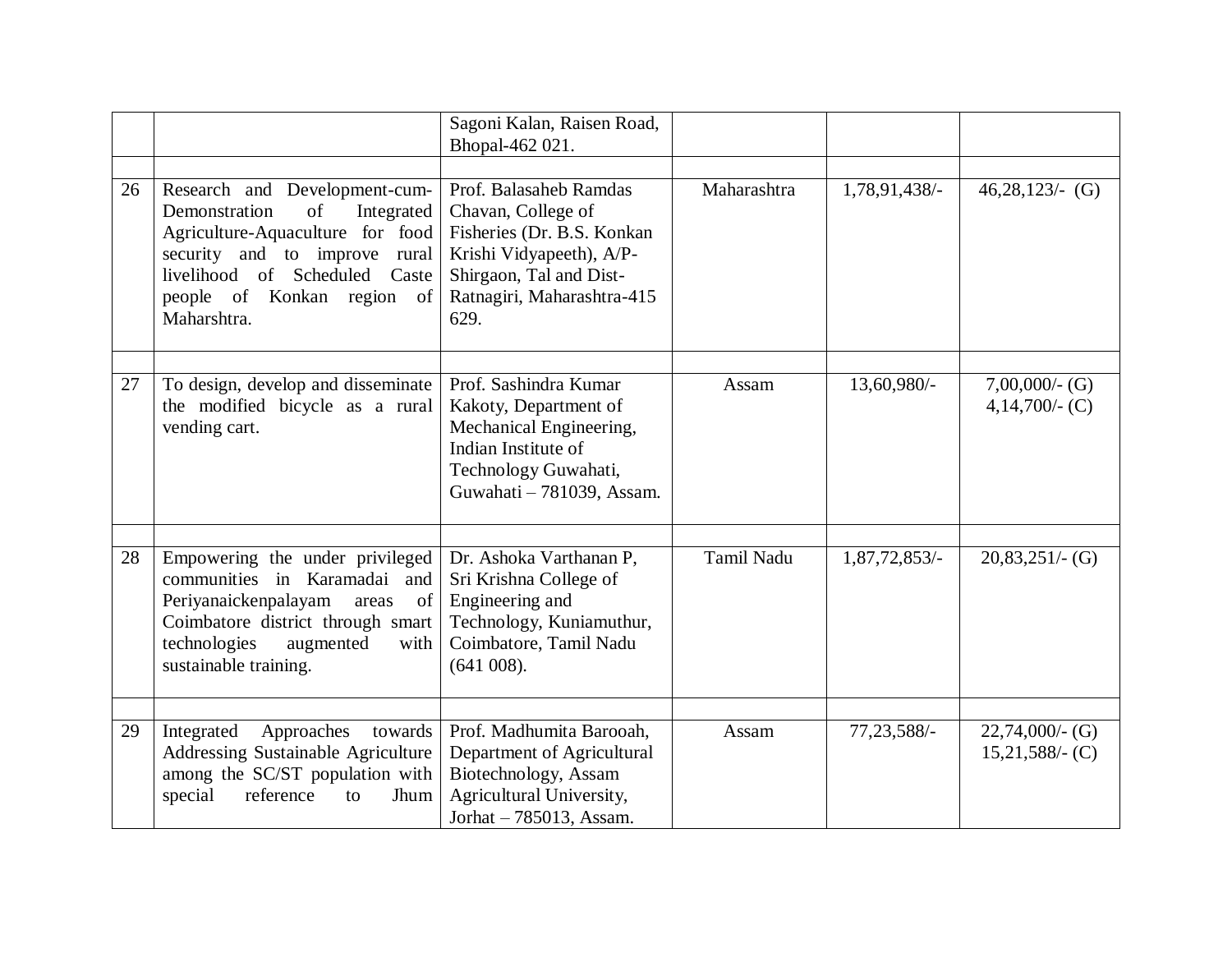|    | of Karbi<br>Cultivators<br>Anglong<br>District of Assam.                                                                                                               |                                                                                                                                                                         |                      |               |                                          |
|----|------------------------------------------------------------------------------------------------------------------------------------------------------------------------|-------------------------------------------------------------------------------------------------------------------------------------------------------------------------|----------------------|---------------|------------------------------------------|
| 30 | Establishment of Scheduled Caste<br>SC/Scheduled Tribe ST Cell in State<br>Science and Technology Council of<br>Kerala State.                                          | Dr. P Harinarayanan, Kerala<br><b>State Council for Science</b><br>Technology and<br>Environment, Sasthra<br>Bhavan, Pattom,<br>Thiruvananthapuram,<br>Kerala- 695 004. | Kerala               | 3,98,60,537/- | $64,06,160/$ - (G)<br>$1,58,92,057/(-C)$ |
| 31 | Establishment of SC/ST Cell in<br>Punjab State Council for Science<br>and Technology.                                                                                  | Dr. Dapinder K. Bakshi &<br>Dr. Kulbir Singh Bath,<br>Punjab State Council for<br>Science & Technology,<br>MGSIPA Complex, Sector<br>$-26$ , Chandigarh - 160019.       | Chandigarh           | 4,30,08,607/- | $72,42,200/$ - (G)                       |
| 32 | Design Development of Sabjikothi,<br>a preservative setup for use for<br>vegetable/fruit vendors.                                                                      | Prof. J Ramkumar, Indian<br>Institute of Technology<br>Kanpur, Kanpur - 208016,<br>Uttar Pradesh.                                                                       | <b>Uttar Pradesh</b> | 33,16,800/-   | $11,58,400$ /- (G)<br>$10,00,000/$ - (C) |
| 33 | Valorization and dissemination of<br>gal gal citrus pseudo Limon tan.<br>Processing techniques for the<br>sustainable livelihood of weaker<br>sections of the society. | Dr. Vikas Kumar, Punjab<br>Agricultural University,<br>PAU Campus, Ludhiana,<br>Punjab (141 004).                                                                       | Punjab               | 58,91,944/-   | $9,75,232/$ - (G)<br>$27,95,000/$ - (C)  |
| 34 | Science Technology and Innovation<br>STI Hub in Chandragiri Mandal,                                                                                                    | Dr. Devaraju<br>Thangellamudi, Sree                                                                                                                                     | Andhra Pradesh       | 3,07,30,086/- | $46,36,800/$ - (G)<br>$1,75,65,076$ (C)  |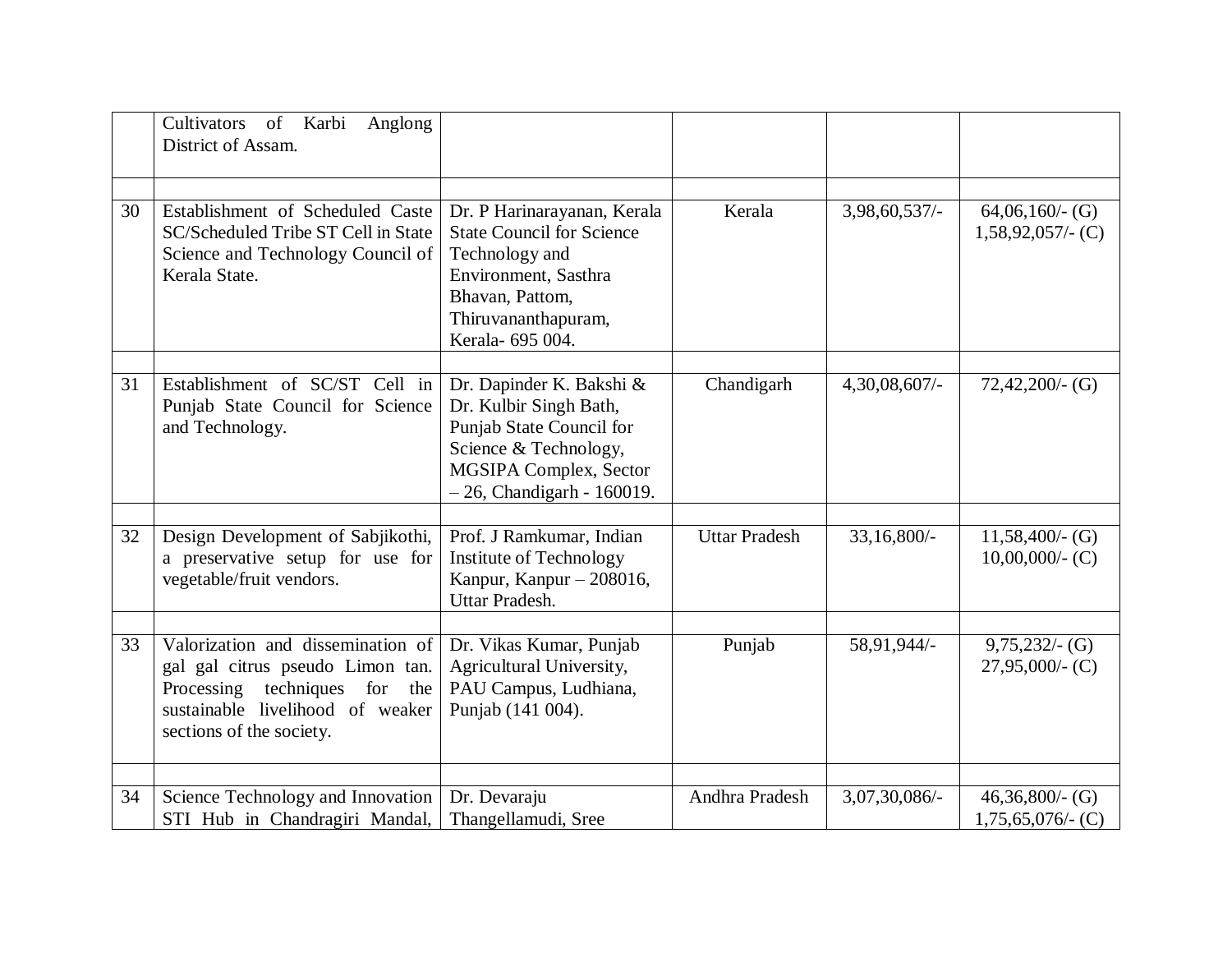|    | Chittoor District, Andhra Pradesh<br>for<br>Socioeconomic<br>the<br><b>State</b><br>Development of Scheduled Caste<br>and Scheduled<br>SC<br>Tribe ST<br>Communities.                      | Vidyanikethan Engineering<br>College, Sree Sainath Nagar<br>A. Rangampet, Tirupati -<br>517102, Andhra Pradesh.                                                                                             |                   |               |                                          |
|----|--------------------------------------------------------------------------------------------------------------------------------------------------------------------------------------------|-------------------------------------------------------------------------------------------------------------------------------------------------------------------------------------------------------------|-------------------|---------------|------------------------------------------|
| 35 | Enhancing<br>entrepreneurial<br>opportunities of SC community<br>w.r.t. Ghatkesar mandal                                                                                                   | Dr. V. Vishnu Vandana,<br>Anurag University,<br>Venkatapur (V), Ghatkesar<br>$(M)$ , Medchal $(Dist) - 500$<br>088, Hyderabad.                                                                              | Telangana         | $30,80,515/-$ | $7,34,000/$ - (G)                        |
| 36 | anaerobic<br>Investigation<br>on<br>composting<br>soil<br>health<br>for<br>enhancement and development to<br>fermented products                                                            | Dr. M Jeyakumar, Christ the<br>King Engineering College,<br>Onnipalayam Road,<br>Karamadai, Coimbatore -<br>641 104, Tamil Nadu.                                                                            | <b>Tamil Nadu</b> | 82, 33, 347/- | $17,20,186/$ - (G)<br>$27,91,429/$ - (C) |
| 37 | Innovative<br>ICT<br>Enabled<br>$Co-$<br><b>Working Community Center Design</b><br>for Rural Development.                                                                                  | Dr. Mahesh P K, ATME<br>College of Engineering,<br>Bannur Road, Mysore -<br>570028, Karnataka                                                                                                               | Karnataka         | 1,86,87,262/- | $21,11,356/$ - (G)<br>$90,68,734/$ (C)   |
| 38 | A Science and Technological Hub<br>for making of eco-friendly and cost-<br>effective products to enhance socio-<br>economic status of SC community<br>in Chevella region, Telangana state. | Dr. Sumalatha<br>Rachapogula, Department<br>of Electronics and<br>Communication<br>Engineering, Vardhaman<br>College of Engineering,<br>Kacharam, Shamshabad,<br>Rangareddy district,<br>Telangana-501 218. | Telangana         | 1,87,68,066/- | $48,33,750/$ - (G)<br>$73,00,816/$ (C)   |